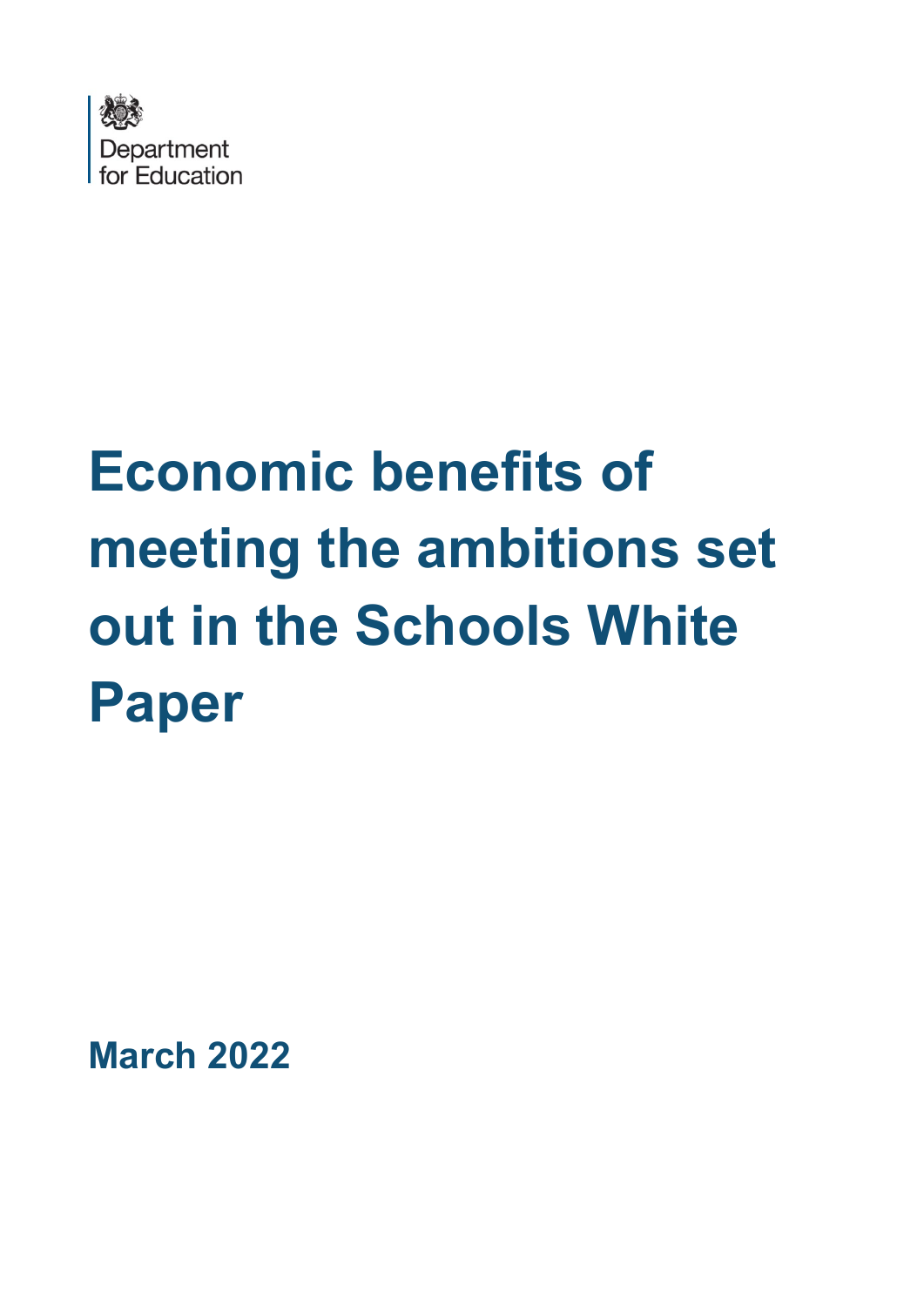# **Contents**

| Summary                            | 3               |
|------------------------------------|-----------------|
| Required improvement in attainment | 5               |
| Lifetime earnings benefits         | $\overline{7}$  |
| <b>KS2 Levelling Up mission</b>    | 8               |
| <b>GCSE</b> ambition               | 10 <sup>°</sup> |
| Triangulation                      | 12 <sup>2</sup> |
| Macroeconomic benefits             | 14              |
| Wellbeing and sub-national effects | 17              |
| References                         | 19              |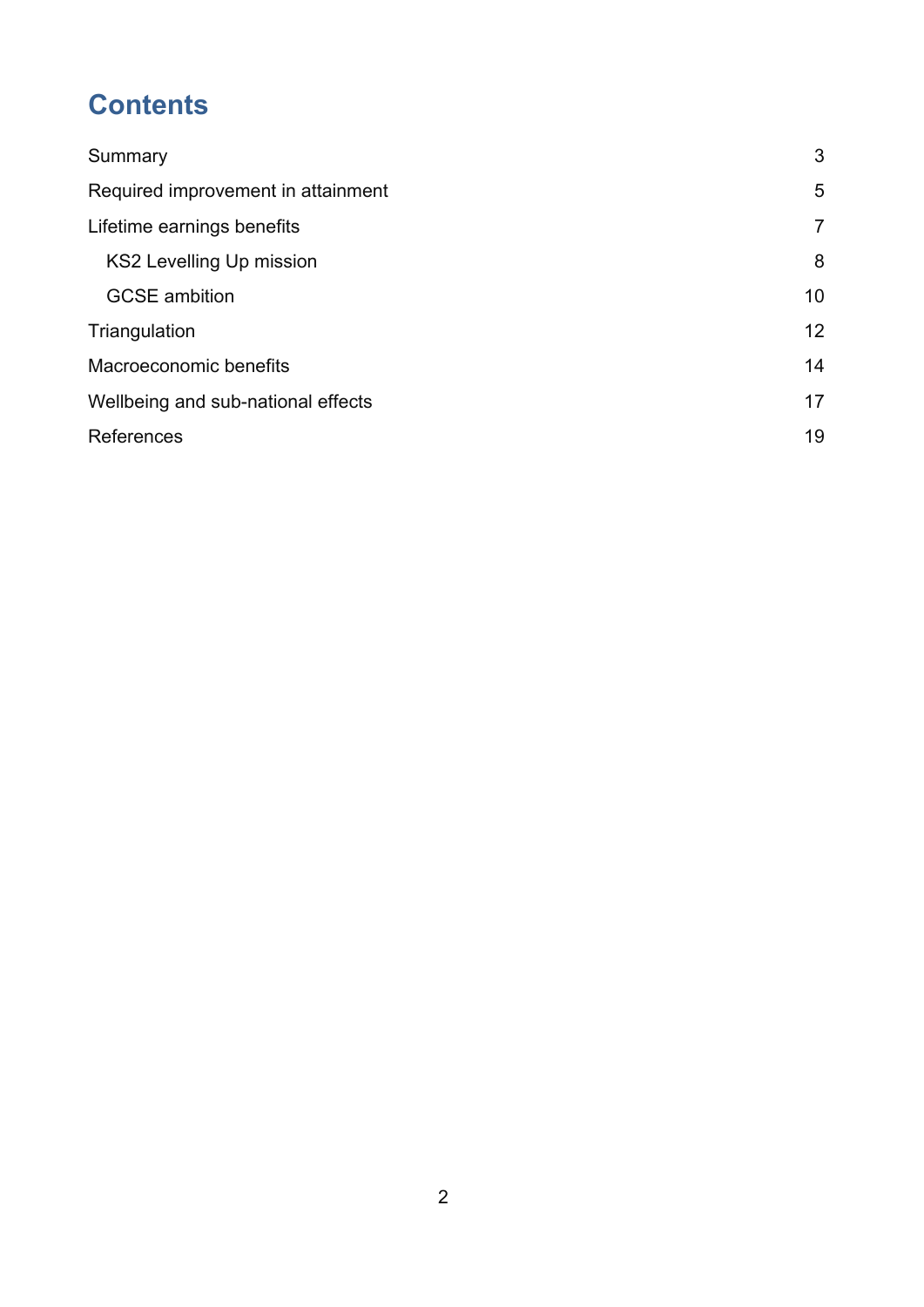# <span id="page-2-0"></span>**Summary**

This government's Levelling Up mission for schools is that, by 2030, 90% of children will leave primary school having achieved the expected standard in reading, writing and maths, up from 65% in 20[1](#page-2-1)9.<sup>1</sup> In addition, the white paper<sup>[2](#page-2-2)</sup> sets an ambition to increase the national GCSE average grade in both English language and in maths from 4.5 in 2019[3](#page-2-3) to 5, for all secondary school pupils by 2030. In this report we estimate the economic returns associated with achieving these ambitions.

To achieve the Levelling Up mission, around one in four pupils will need to make sufficient improvements in Key Stage 2 (KS2) attainment by 2030 to reach the expected standard. We estimate that the size of the attainment improvement will need to be equivalent to 0.87 of a standard deviation, or around 10 months of progress. The associated economic benefits are:

- Increased discounted lifetime earnings of £37,000 £72,000, for each extra pupil that successfully reaches the expected standard at KS2 in 2030.
- Discounted lifetime earnings benefits of £5.5bn £10.5bn, for a cohort of pupils in 2030.
- Whole economy benefits of £31.1bn £59.6bn, associated with the improvement for this cohort of pupils.

Increasing the national GCSE average grade both in English language and in maths by 0.5 is estimated to have the following benefits:

- Increased discounted lifetime earnings of £9,800, for each pupil that improves their attainment in GCSE English language and maths by 0.5 grades in 2030.
- Discounted lifetime earnings benefits of £6.05bn, for a cohort of pupils in 2030.
- Whole economy benefits of £34.3bn, associated with the improvement for this cohort of pupils in 2030.

The earnings estimates exploit existing evidence from Hodge et al. (2021a) which uses the Longitudinal Educational Outcomes (LEO) dataset to value improvements in GCSE attainment. Predicted lifetime outcomes are inherently uncertain and so the estimates above are indicative.

<span id="page-2-1"></span><sup>&</sup>lt;sup>1</sup> See Mission Five of the Levelling Up White Paper (DLUHC, 2022).

<span id="page-2-2"></span><sup>2</sup> Department for Education (2022) *Opportunity for all: strong schools with great teachers for your child*.

<span id="page-2-3"></span><sup>&</sup>lt;sup>3</sup> Table 7, DfE (2020) ['Key stage 4 performance 2019 \(revised\)'](https://www.gov.uk/government/statistics/key-stage-4-performance-2019-revised)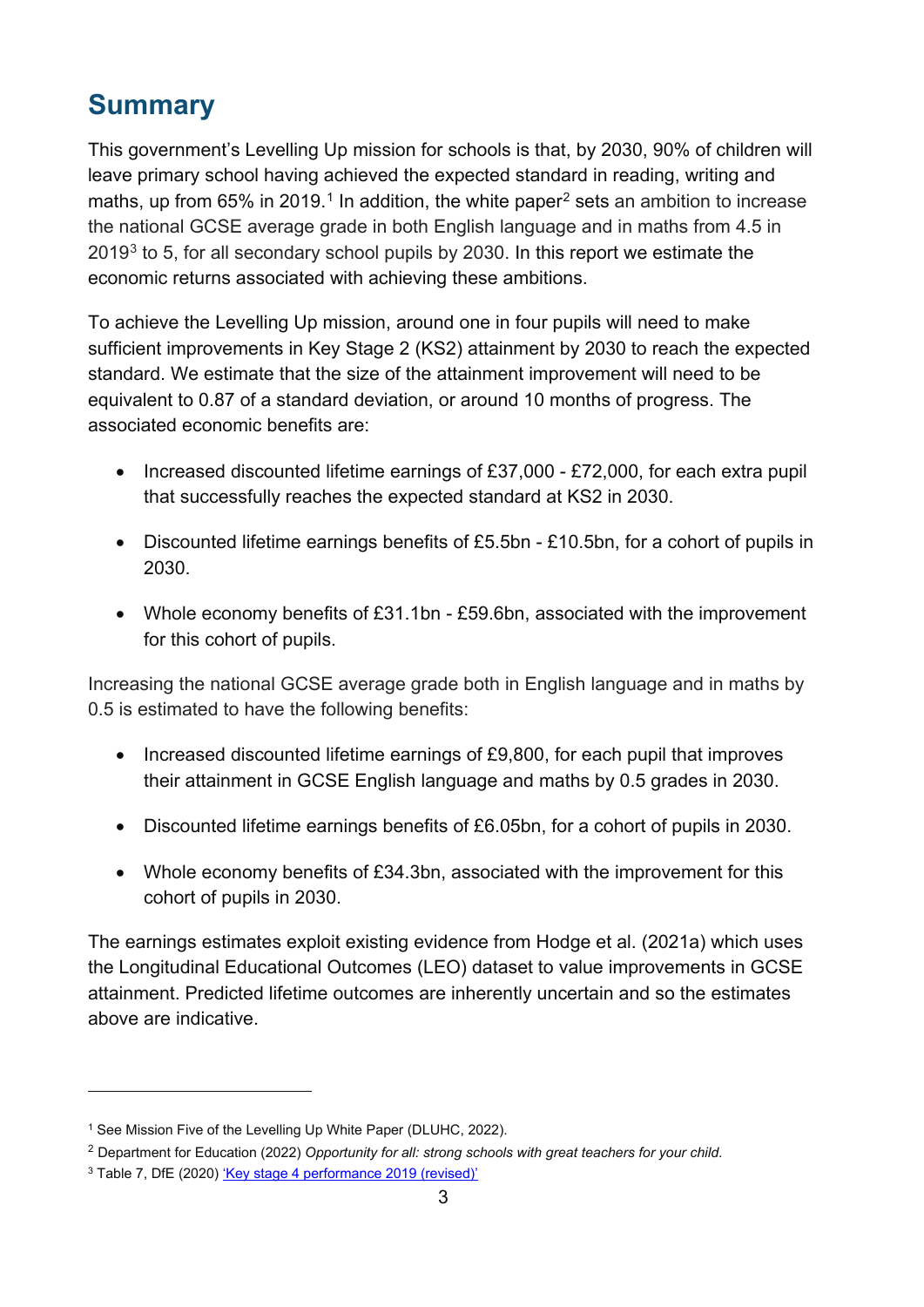This report does not explore the trajectory over time, toward or beyond the 2030 ambition. Benefits would accumulate for successive cohorts, but care would need to be taken to avoid 'double counting' the returns associated with improved KS2 and GCSE attainment.

The whole economy estimates are 5.7 times larger than the earnings benefits, reflecting the contribution of knowledge and skills to long-run economic growth. The magnitude of this illustrative multiplier, derived from different studies, is uncertain due to difficulties in comparing methodologies.

The impacts of improving skills stretch beyond income and GDP. Whilst quantifying wider welfare effects is complex, basic skills could insulate against particularly bad outcomes for personal wellbeing, such as unemployment and low job quality.

We do not estimate the relative benefits associated with Levelling Up the worst performing areas, but these wider welfare effects would be important to consider in that context. Income improves wellbeing at a decreasing rate. Overall, we might reasonably expect that the wellbeing benefits associated with achieving these two ambitions to be larger, in areas of the country with lower earnings and higher levels of disadvantage.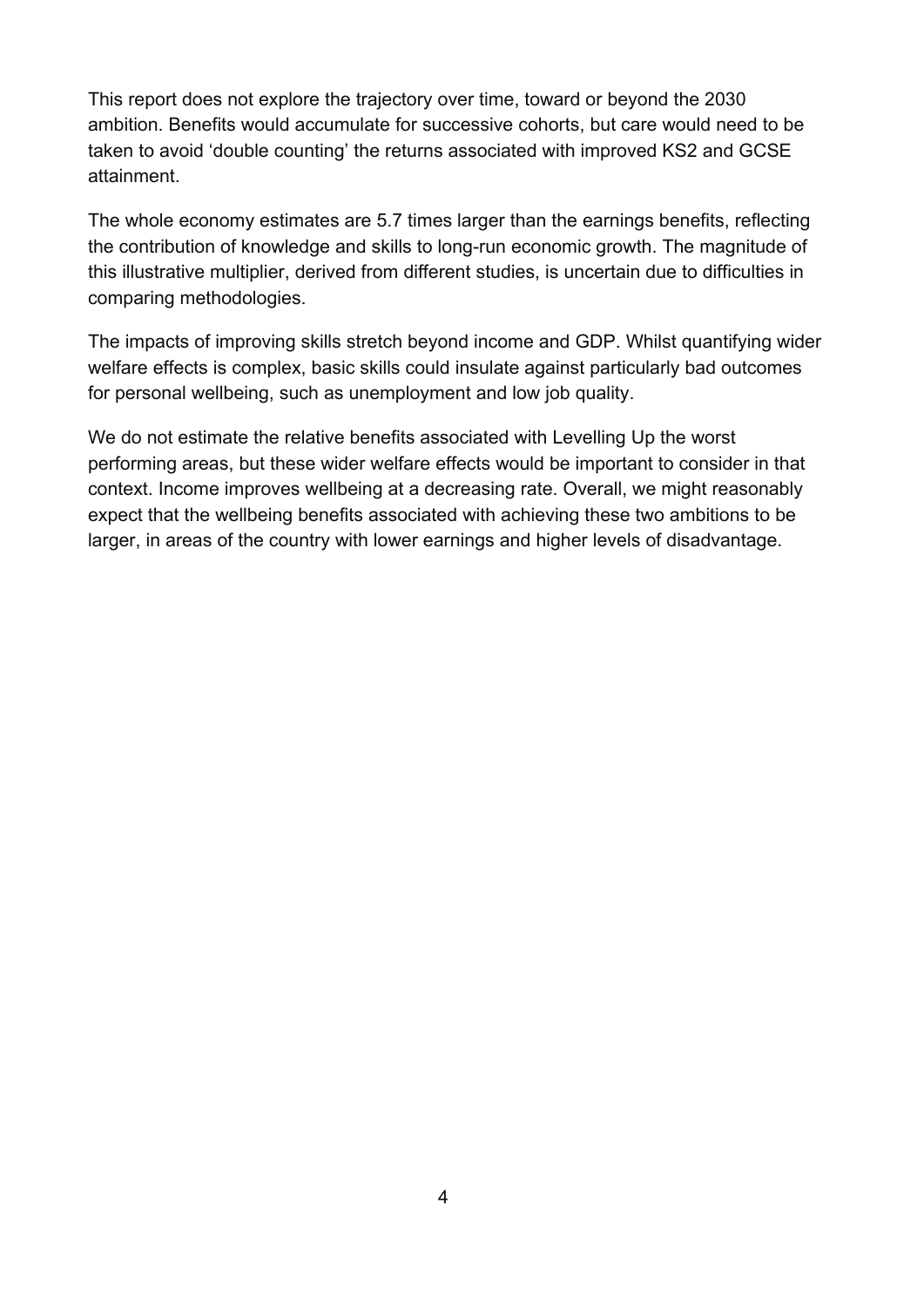# <span id="page-4-0"></span>**Required improvement in attainment**

At KS2, we need a baseline against which to measure the level of improvement required for 90% of primary school children to achieve the expected standard in reading, writing and maths by 2030. In 2019, 65% of pupils reached the expected standard in all of reading, writing and maths.<sup>[4](#page-4-1)</sup> We use 2019 as our baseline, noting that KS2 exams were cancelled in 2020 and 2021.<sup>5</sup> We would anticipate some 'learning loss' owing to higher levels of pupil absence during the COVID-19 pandemic, but the effect on the 2019 baseline is uncertain. This baseline will therefore suffice for our simple scenario analysis, but not for more detailed analysis of the trajectory toward meeting this ambition.

Table 1 shows the average marks below the expected standard in Grammar, Punctuation and Spelling (GPS), Reading and Maths, for pupils that failed to meet the standard in 2019. We translate these into fractions of a standard deviation: pupils below the standard were, on average, 0.87 standard deviations away from achieving the expected standard, averaging across all three tests. To put this effect size in context, it is equivalent to around 10 months of progress.[6](#page-4-3)

| <b>Subject</b> | <b>Average marks</b><br>from the expected<br>standard | <b>Standard deviation</b><br>of grade distribution | <b>Average SDs from the</b><br>expected standard |
|----------------|-------------------------------------------------------|----------------------------------------------------|--------------------------------------------------|
| <b>GPS</b>     | 11.7                                                  | 14.1                                               | 0.832                                            |
| <b>Maths</b>   | 21.3                                                  | 23.9                                               | 0.889                                            |
| <b>Reading</b> | 8.8                                                   | 9.9                                                | 0.886                                            |

#### **Table 1: Estimating how far, on average, pupils below the**

#### **expected standard were from meeting the KS2 standard in 2019.**

The average improvement required to meet the expected standard is informative, but it is best treated as a thought experiment, describing a minimum level of improvement required to meet the ambition. It is difficult to imagine a reform program that would be so precisely targeted, for pupils to just reach this threshold level.

If the ambition was achieved in practice, then we would expect some 'overshoot', with some pupils not just meeting but exceeding the threshold level. We would also anticipate spill-over benefits for the 65% of pupils who are already above the expected standard in

<span id="page-4-2"></span><sup>5</sup> In response to the COVID-19 pandemic, the Department for Education cancelled the subsequent KS2 national curriculum assessments and associated data collections. See [https://www.gov.uk/government/statistics/announcements/national-curriculum-assessments-at-key-stage-2-2020-](https://www.gov.uk/government/statistics/announcements/national-curriculum-assessments-at-key-stage-2-2020-revised)

<span id="page-4-1"></span><sup>&</sup>lt;sup>4</sup> DfE (2019) <u>['National curriculum assessments at key stage 2 in England, 2019 \(revised\)'.](https://assets.publishing.service.gov.uk/government/uploads/system/uploads/attachment_data/file/851798/KS2_Revised_publication_text_2019_v3.pdf) The figure was 64% in 2018</u> suggesting a reasonably stable baseline. DfE (2018) <u>'National curriculum assessments at key stage 2 in England, 2018</u> [\(revised\)'.](https://assets.publishing.service.gov.uk/government/uploads/system/uploads/attachment_data/file/774446/KS2_Revised_2018_text_MATS_20190130.pdf) Comparisons with earlier years are difficult due to changes in the KS2 tests.

[revised](https://www.gov.uk/government/statistics/announcements/national-curriculum-assessments-at-key-stage-2-2020-revised) 

<span id="page-4-3"></span><sup>&</sup>lt;sup>6</sup> Based on the translation of effect sizes into the months' progress used by the Education Endowment Foundation (2021).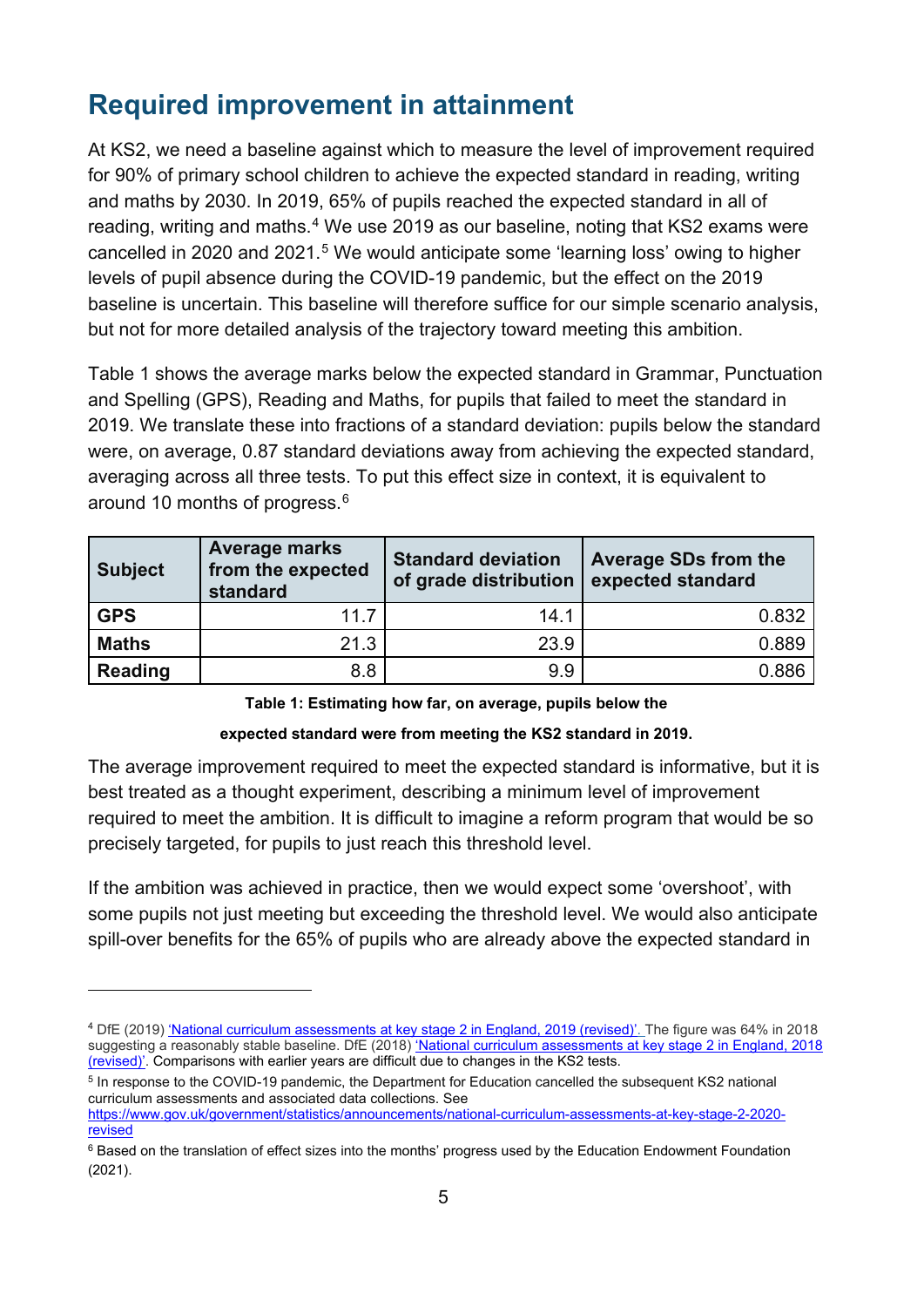our 2019 baseline. These pupils would benefit from reforms designed to meet the ambition, and from peer-effects as their fellow pupils' standards improve. [7](#page-5-0) We do not include these effects in the economic analysis below but note that achieving the ambition would, in reality, require a greater overall level of improvement with larger benefits.

At Key Stage 4 (KS4) the required level of improvement is relatively straightforward. The ambition is to lift the national GCSE average grades by 0.5 points in both English language and in maths, increasing from 4.5 in 2019[8](#page-5-1) to 5 by 2030. Again, we disregard spill-over effects. For example, we might anticipate that the improvement in literacy and numeracy skills required to meet this ambition would raise grades in other GCSE subjects.

<span id="page-5-0"></span> $<sup>7</sup>$  The same would be true of the 10% of pupils that remain below the expected standard, even if the ambition is</sup> achieved – to a certain extent our model already factors in improvements for this group, as the average effect size improvement above is based on all pupils below the threshold.

<span id="page-5-1"></span><sup>&</sup>lt;sup>8</sup> Table 7, DfE (2020[\) 'Key stage 4 performance 2019 \(revised\)'](https://www.gov.uk/government/statistics/key-stage-4-performance-2019-revised)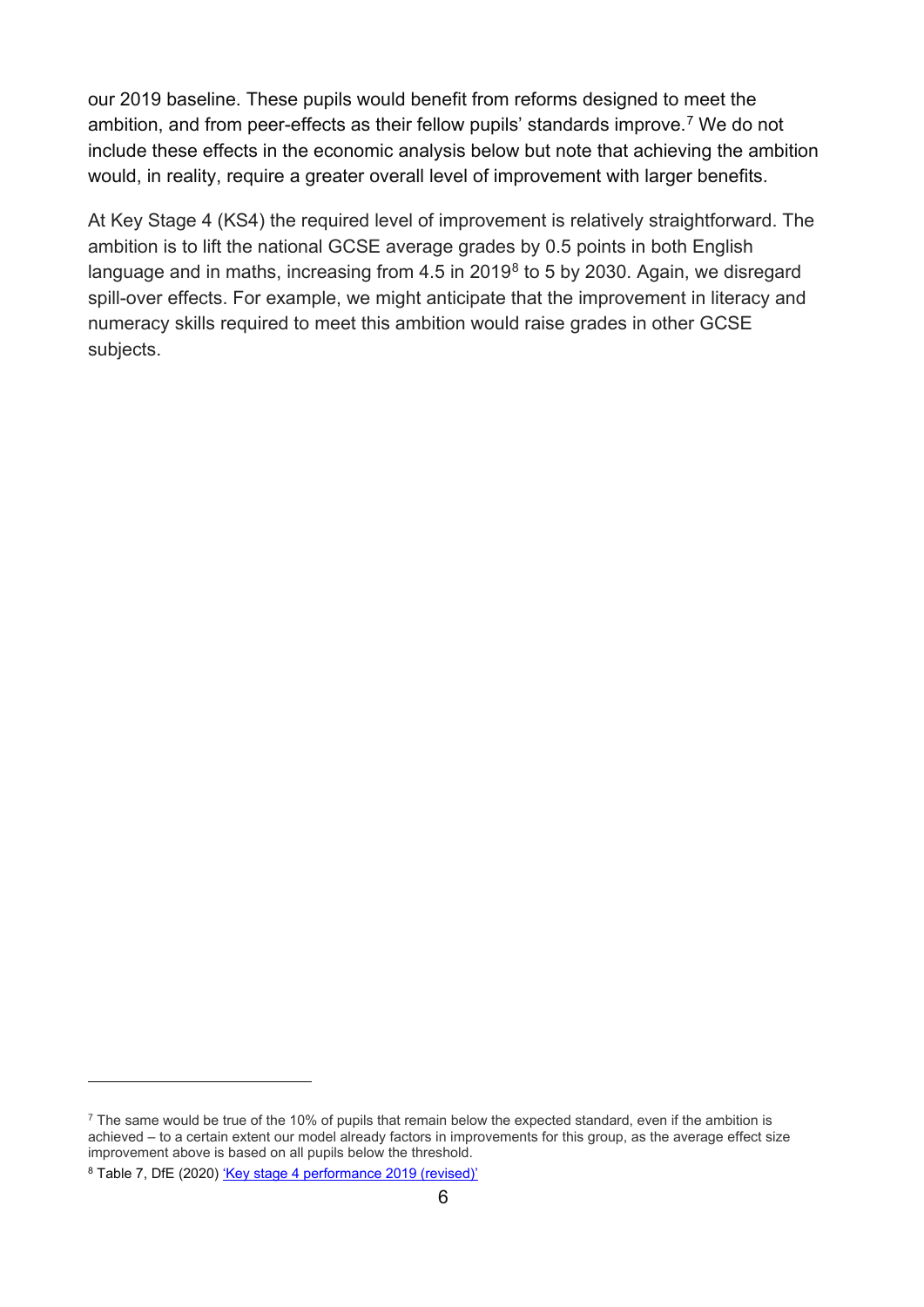## <span id="page-6-0"></span>**Lifetime earnings benefits**

Next, we estimate the direct economic benefits associated with the required improvement in KS2 and KS4 attainment, described above. We use a microeconomic approach, aggregating predicted changes in lifetime earnings. We discuss an alternative, macroeconomic approach below – this captures productivity growth across the whole economy.

Since Mincer (1958), there has been extensive use of regression specifications to estimate the wage returns associated with educational attainment. We can however quickly reduce the number of relevant research papers that could directly inform our analysis. Indeed, to the best of our knowledge, there are no estimates of lifetime wage returns (or wider macroeconomic benefits) associated with test scores at the end of primary school in England.[9](#page-6-1)

Hodge et al. (2021a) provide estimates of the lifetime earnings returns associated with GCSE performance. The analysis exploits the Longitudinal Educational Outcomes (LEO) dataset, linking education records with income and employment records, for every child in the state school system in England. The advent of LEO has transformed what is possible in the measurement of earnings linked to attainment.<sup>[10](#page-6-2)</sup> Given the richness of the data, Hodge et al. are able to estimate returns across the full distribution of attainment, not just pupils crossing certain 'threshold' levels, such as five A\*-C grades.

Whilst they are careful not to infer causality, extensive controls for observed pupil characteristics are included in the model. The underlying model is quality assured to a high standard, based in part on methodological advice from leading academics. This gives reasonable assurance on the model's validity, although we still recognise that any predictive model of earnings is inherently uncertain – we can only offer rough estimates.

Hodge et al. (2021a) report a one standard deviation (11.2 grades) improvement in overall GCSE performance is associated with an increase in discounted lifetime earnings of approximately £100,000.<sup>[11](#page-6-3)</sup> These returns are sizable, representing nearly 20% of average discounted lifetime earnings.

<span id="page-6-1"></span><sup>&</sup>lt;sup>9</sup> Much of the literature focuses on education in later life, often based on the highest level of qualification achieved or total years of schooling (the extrinsic margin), rather than changes in test scores (the intrinsic margin). Most estimates only consider wage returns at specific ages, rather than the cumulative returns up to retirement.

<span id="page-6-2"></span><sup>&</sup>lt;sup>10</sup> Although LEO provides detailed histories of education and earnings, it is limited by the fact linked records only exist for the 1985/86 birth cohort onwards; hence, we only observe individuals' annual earnings through their twenties. Hodge et al. (2021a) used additional information from the UK Labour Force Survey (LFS) to complete each individual's earnings trajectory, up to retirement age.

<span id="page-6-3"></span><sup>11</sup> Hodge et al. (2021a) report a £96,000 increase per standard deviation. This estimate is based on the returns for pupils who took their GCSEs between 2002 and 2004, and so we make further adjustments based on the distribution of attainment in 2019 and setting the present value to 2022. Accounting for modelled uncertainty, this gives a central value of £100,000 with confidence range between £94,000-£106,000.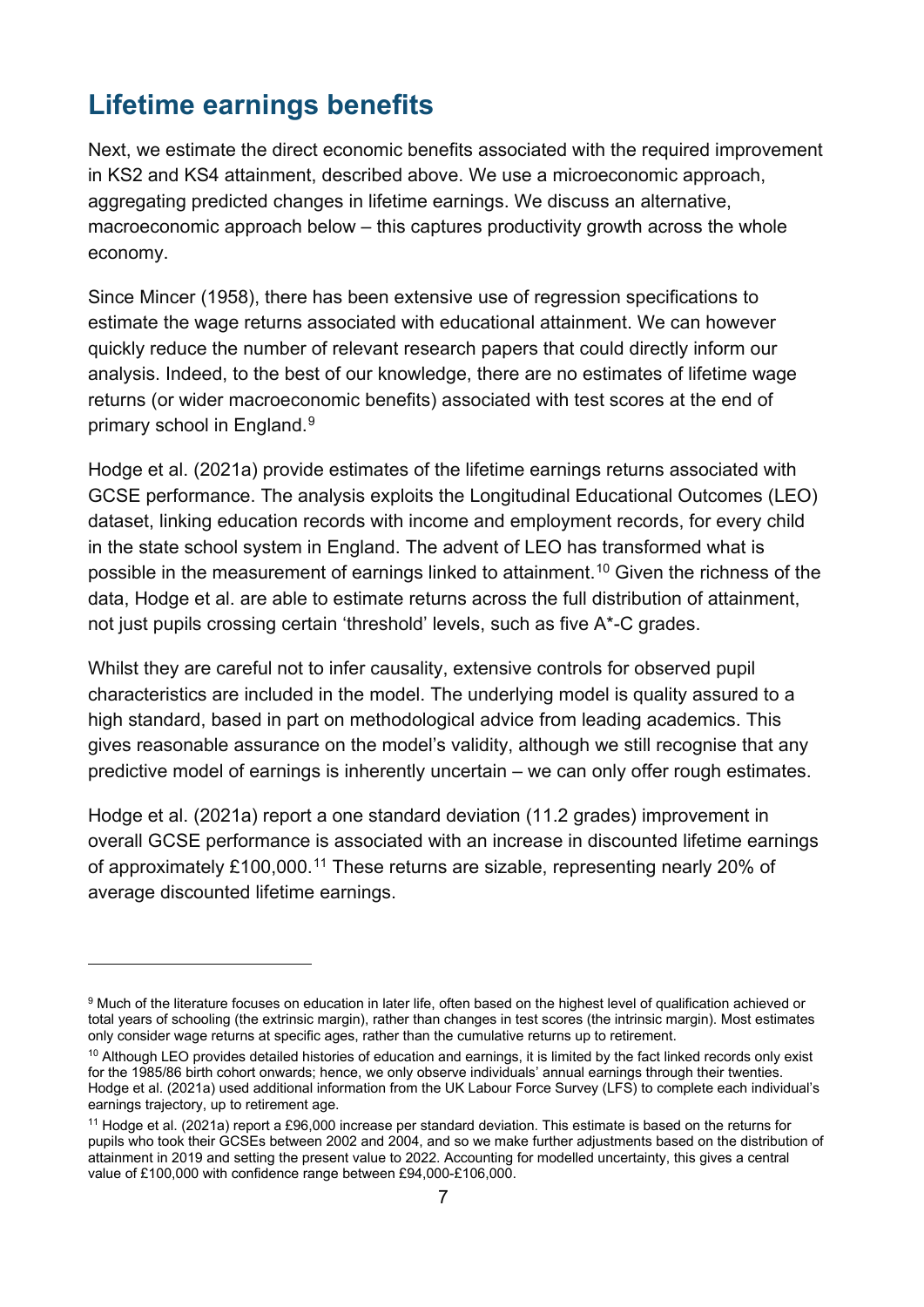## <span id="page-7-0"></span>**KS2 Levelling Up mission**

First, we consider the present value associated with meeting the Levelling Up mission at KS2. The cohort of pupils taking KS2 exams at the end of primary school in 2030 will take their GCSEs in 2035. Discounting to 2035, the per pupil present value of lifetime earnings associated with a one standard deviation improvement in GCSE attainment is £82,000. [12](#page-7-1) 

Our scenario assumes a 0.87 effect size improvement at KS2, but we need to consider the effect size on GCSE performance, to apply the above lifetime earnings predictions. The underlying model of human capital formation and productivity is complex. *Skills beget skills* and so the effects of raising standards in early literacy and numeracy are likely to be long lasting. Conversely, in a policy context, even effective interventions in primary school can 'fade out' if these are not supported by further investments in later life. GCSEs are also a broader based assessment of multiple subjects and so we cannot assume that reading, writing and maths will necessarily have the same effect on overall GCSE performance.

The balance of these factors is uncertain. A simple assumption is that the KS2 effect size holds constant at KS4, at 0.87. We use this assumption to compute our 'higher' estimate.

Analysis by Ofqual showed that the median correlation coefficient between KS2 scores in English and maths, and GCSE grades was 0.522 in 2013 (Benton and Sutch, 2014). [13](#page-7-2) This suggests that the effect size at KS4 might be closer to (0.87 x 0.522 =) 0.45. We use this effect size to calculate a more conservative 'lower' estimate. Intuitively, this scenario might suggest that literacy and numeracy skills drive nearly half of the improvement across all GCSE subjects taken but leaves scope for the other half to be driven by other cognitive and non-cognitive skills.

These scenarios suggest an increase in average discounted earnings of between £37,000 to £72,000 for each extra pupil that successfully reaches the expected standard.

The size of the 2030 cohort is projected to be  $586,000$  pupils<sup>[14](#page-7-3)</sup> based on DfE forecasts and accounting for demographic trends. Achieving the ambition would directly benefit

<span id="page-7-1"></span><sup>&</sup>lt;sup>12</sup> Based on 13 years of additional discounting between 2022 and 2035, at 3.5% per annum. We also assume 2% real earnings growth over the same period, which counteracts part of the discount.

<span id="page-7-2"></span><sup>&</sup>lt;sup>13</sup> This median correlation based on test scores in KS2 English and Maths in 2013, and GCSE grade for subjects with entry of at least 400 candidates. The correlations are similar using different specifications, e.g., based on rank positions rather than test scores. To our knowledge, there are no published correlation coefficients based on more recent data. Our internal analysis suggests the correlation coefficient could be slightly higher in 2019 although this analysis is not published, nor quality assured. A higher correlation would imply an earnings impact between our 'high' and 'low' estimates – as such, uncertainly in this assumption is covered within the range of estimates provides.

<span id="page-7-3"></span><sup>&</sup>lt;sup>14</sup> State funded pupils in England, age 10, projected FTE. Headcount projection is unavailable. DfE (2021) 'National [pupil projections'](https://explore-education-statistics.service.gov.uk/find-statistics/national-pupil-projections)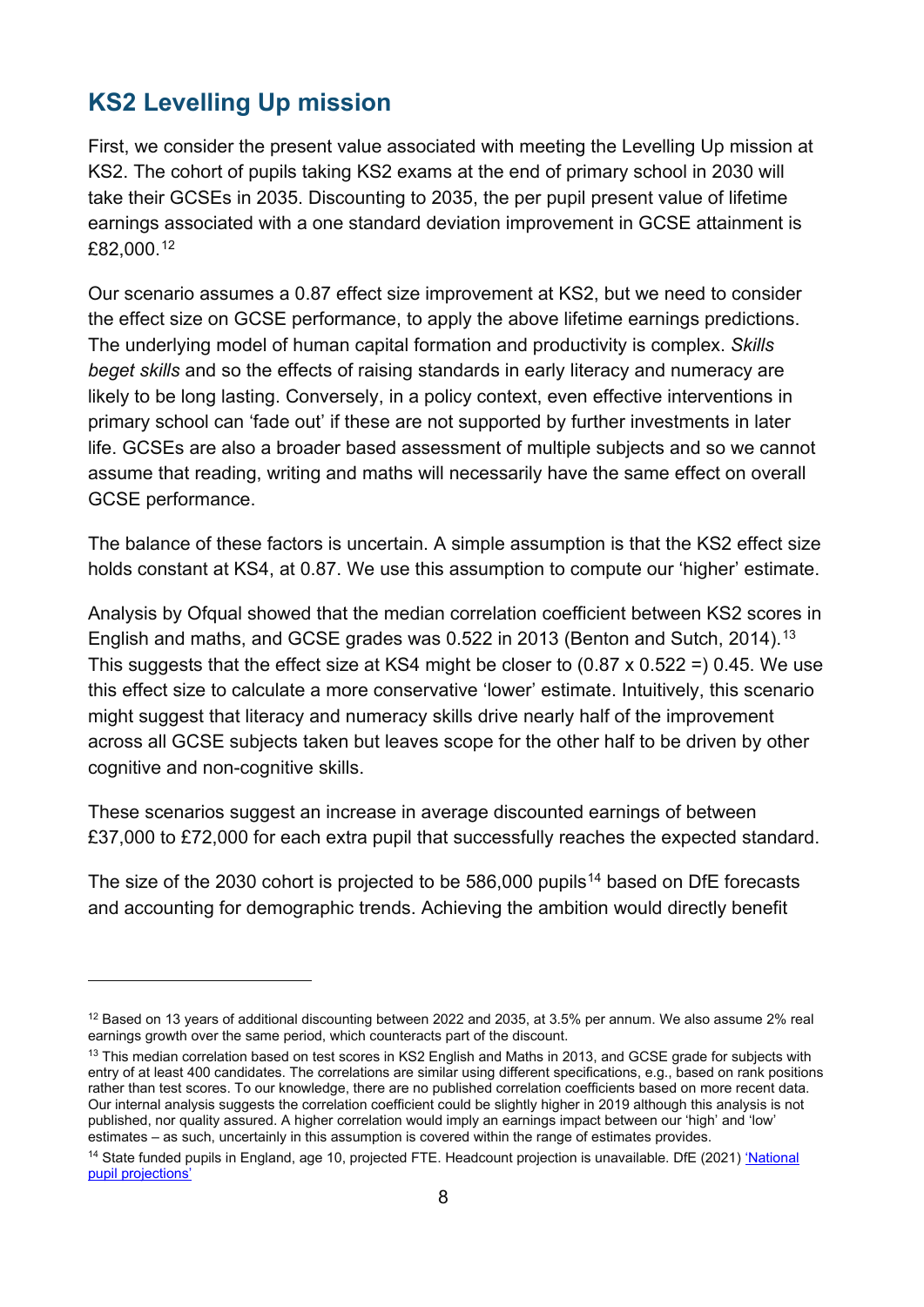25% of this cohort, the difference between 65% achieving the expected standard in our baseline (2019) and 90% in the stated ambition.

Based on these assumptions, the discounted lifetime earnings benefits of achieving the ambition would be between £5.5bn and £10.5bn.<sup>[15](#page-8-0)</sup> Again, this represents the returns for just one cohort of pupils in 2030, these benefits would rapidly accumulate if this success was sustained for each successive cohort.<sup>16</sup>

| Improvement in KS2 attainment (in standard deviations):                                                                                 |          |
|-----------------------------------------------------------------------------------------------------------------------------------------|----------|
| The average standard deviation distance from the expected standard, for<br>pupils below the standard in 2019                            | 0.87     |
| Improvement in GCSE attainment (in standard deviations):                                                                                |          |
| High scenario: assume same effect size at KS2 and KS4                                                                                   | 0.87     |
| Low scenario: assume 0.522 correlation between English/Maths KS2 and<br>GCSE scores (Benton and Sutch, 2014)                            | 0.45     |
| Lifetime earnings return per pupil (discounted, 2019 prices):                                                                           |          |
| Benefits of a 1 standard deviation change in GCSE attainment, for pupils<br>taking their GCSEs in 2022                                  | £100,000 |
| Benefits of a 1 standard deviation change with additional discounting as<br>ambition met by 2030 KS2 cohort, who will sit GCSEs in 2035 | £82,400  |
| High scenario: 0.87 of a standard deviation change in GCSE attainment                                                                   | £71,600  |
| Low scenario: 0.45 of a standard deviation change in GCSE attainment                                                                    | £37,400  |
| Number of pupils benefitting from improved attainment                                                                                   |          |
| Total cohort size: state funded pupils in England, age 10, projected FTE in<br>2030                                                     | 586,000  |
| 25% pupils moving from below to above the expected standard (90%)<br>minus $65\%$ )                                                     | 146,500  |
| Estimated lifetime earnings benefit associated with meeting the<br>ambition in 2030 (Present Value)                                     |          |
| High scenario                                                                                                                           | £10.5bn  |
| Low scenario                                                                                                                            | £5.5bn   |

**Table 2: Estimated lifetime earnings benefit associated with achieving the ambition, that 90% of primary school children will achieve the expected standard in reading, writing and maths by 2030**

<span id="page-8-0"></span><sup>&</sup>lt;sup>15</sup> We use the 2019 price year for consistency with other income-equivalent benefits described in the Levelling Up White Paper (see Table 1.6, DLUHC, 2022). Present values in 2022 and 2019 prices. We apply the standard HM Treasury discount rate of 3.5% over years 1 to 30, and 3% thereafter (HM Treasury, 2020). This differs from many of the illustrative, income-equivalent benefits described in the Levelling Up White Paper, most of which were undiscounted. It is, however, consistent with income-equivalent benefits associated to the mission to improve NVQ level 3 qualifications, described in the Levelling Up White Paper, which were expressed in present values.

<span id="page-8-1"></span><sup>&</sup>lt;sup>16</sup> The present value benefits for each subsequent cohort would differ due to further discounting and population change.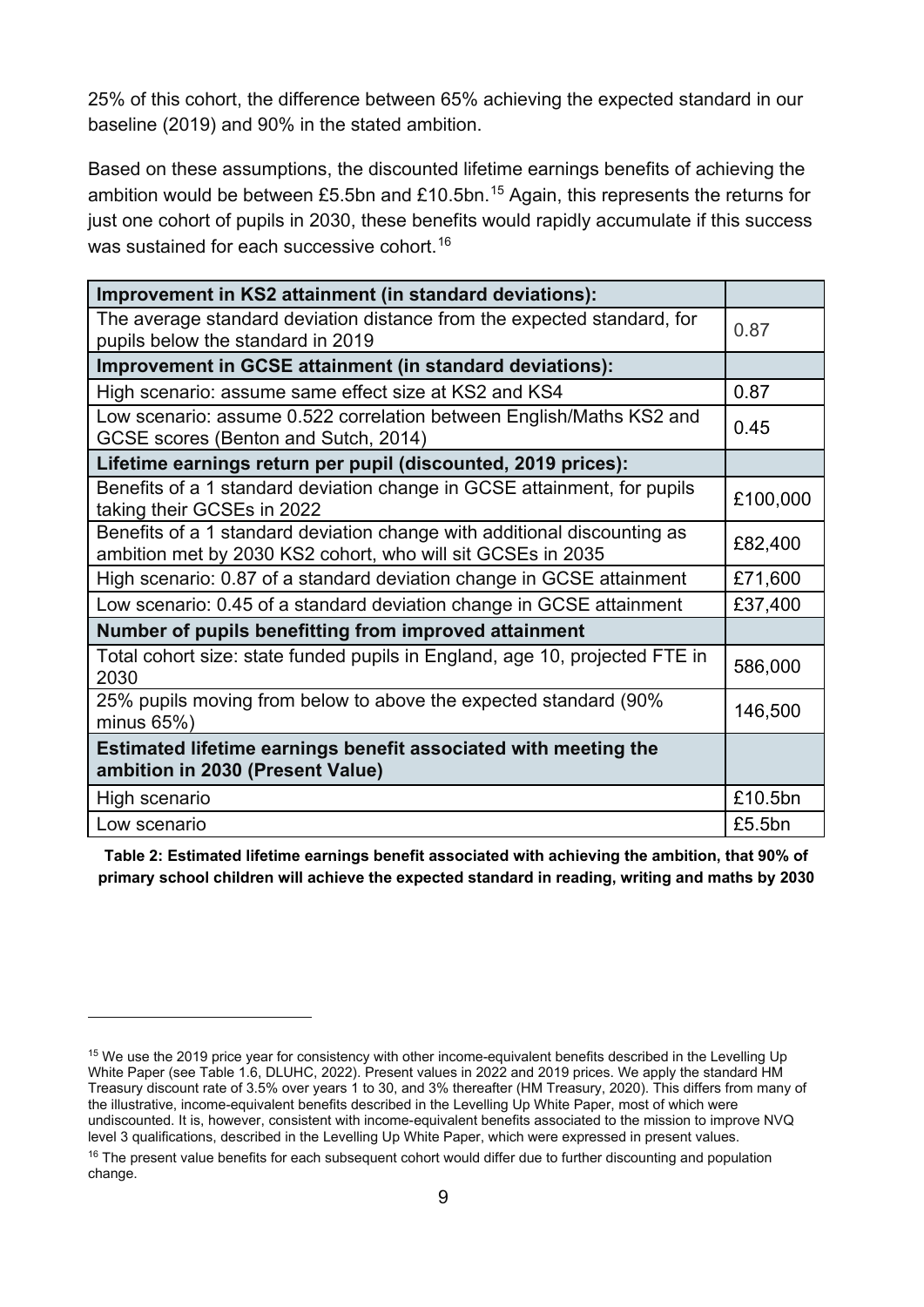## <span id="page-9-0"></span>**GCSE ambition**

Next, we consider the present value associated with the ambition to increase the national GCSE average grade in both English language and in maths from 4.5 in 2019<sup>[17](#page-9-1)</sup> to 5 by 2030. Based on Hodge et al. (2021), a one-grade improvement in maths is associated with a discounted return of £14,200, whereas in English language the return is £7,800.<sup>[18](#page-9-2)</sup> We aggregate the independent returns associated with a 0.5 grade change in both subjects. In practice, there will be complex interactions between improved performance in English and maths, and performance in other GCSE subjects.

We estimate a £6.05bn present value return, for a cohort of pupils taking their GCSEs in 2030. This estimate is similar in scale to the 'low' estimate associated with meeting the KS2 ambition (£5.5bn); however, the required level of improvement associated with each ambition differs, as do the forecast sizes of the KS2 and KS4 cohorts in 2030, and so the estimates are not directly comparable.

Importantly, we also disregard interactions between the KS2 and KS4 missions. This is not a significant issue in our scenarios, where the earnings benefits accrue to different pupil cohorts in 2030, one taking their GCSEs, and the other in their last year of primary school. If we were to explore the trajectory of improvement over time - toward or beyond the 2030 ambitions - then care would need to be taken to avoid 'double counting', particularly where pupil cohorts benefit from additional progress at both KS2 and KS4.

| <b>Improvement in GCSE attainment:</b>                                                               |         |
|------------------------------------------------------------------------------------------------------|---------|
| Average grade point improvement, in maths and English language                                       | 0.5     |
| Lifetime earnings return per pupil (discounted, 2019 prices):                                        |         |
| Benefits of 1 grade change in maths GCSE scores, for pupils taking their<br>GCSEs in 2022            | £14,200 |
| Benefits of 1 grade change in English language GCSE scores, for pupils<br>taking their GCSEs in 2022 | £7,800  |
| Benefits of 0.5 change in GCSE maths and English language, for pupils<br>taking their GCSEs in 2022  | £11,000 |
| Additional discounting: mission met by 2030 cohort                                                   | £9,800  |

<span id="page-9-1"></span><sup>&</sup>lt;sup>17</sup> Table 7, DfE (2020) ['Key stage 4 performance 2019 \(revised\)'](https://www.gov.uk/government/statistics/key-stage-4-performance-2019-revised)

<span id="page-9-2"></span><sup>&</sup>lt;sup>18</sup> Hodge et al. (2021) report that the grade improvements in maths and English are £14,500 and £7,300. Note that these differ from those used in our analysis (£14,200 and £7,800). Hodge et al. (2021) report estimates associated with cohorts who sat their GCSE exams in the early 2000's. The GCSE grade distribution has changed somewhat in the intervening period, and 2017 saw the phased introduction of a number grading system, replacing 'letter' grades. We abstract from this problem as Hodge et al. (2021) estimate the earning return of a standardised effect size attainment increase, for each subject. We make an adjustment to the marginal return per grade, based on the number grade distributions observed for the 2019 cohort. This assumes that the standardised return holds constant over time: again, this introduces uncertainty as we cannot observe the earnings return for recent pupil cohorts.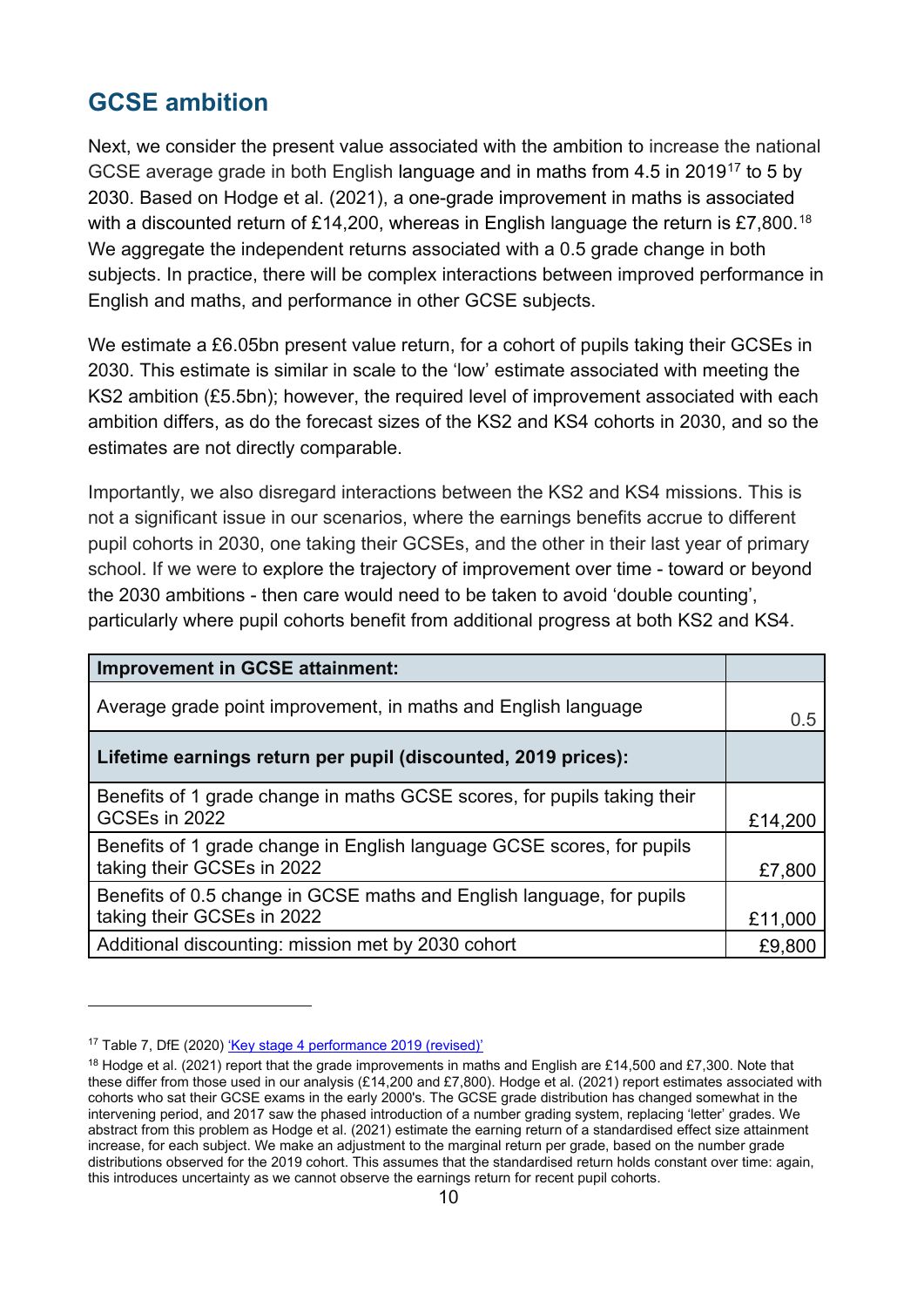| Number of pupils benefitting from improved attainment                                               |         |
|-----------------------------------------------------------------------------------------------------|---------|
| Cohort size: state funded pupils in England, age 15, projected FTE in 2030                          | 619,000 |
| Estimated lifetime earnings benefit associated with meeting the<br>ambition in 2030 (Present Value) |         |
|                                                                                                     | £6 05bn |

**Table 3: Estimated lifetime earnings benefit associated with achieving the ambition to increase the national GCSE average grade in English language and in maths to 5 by 2030**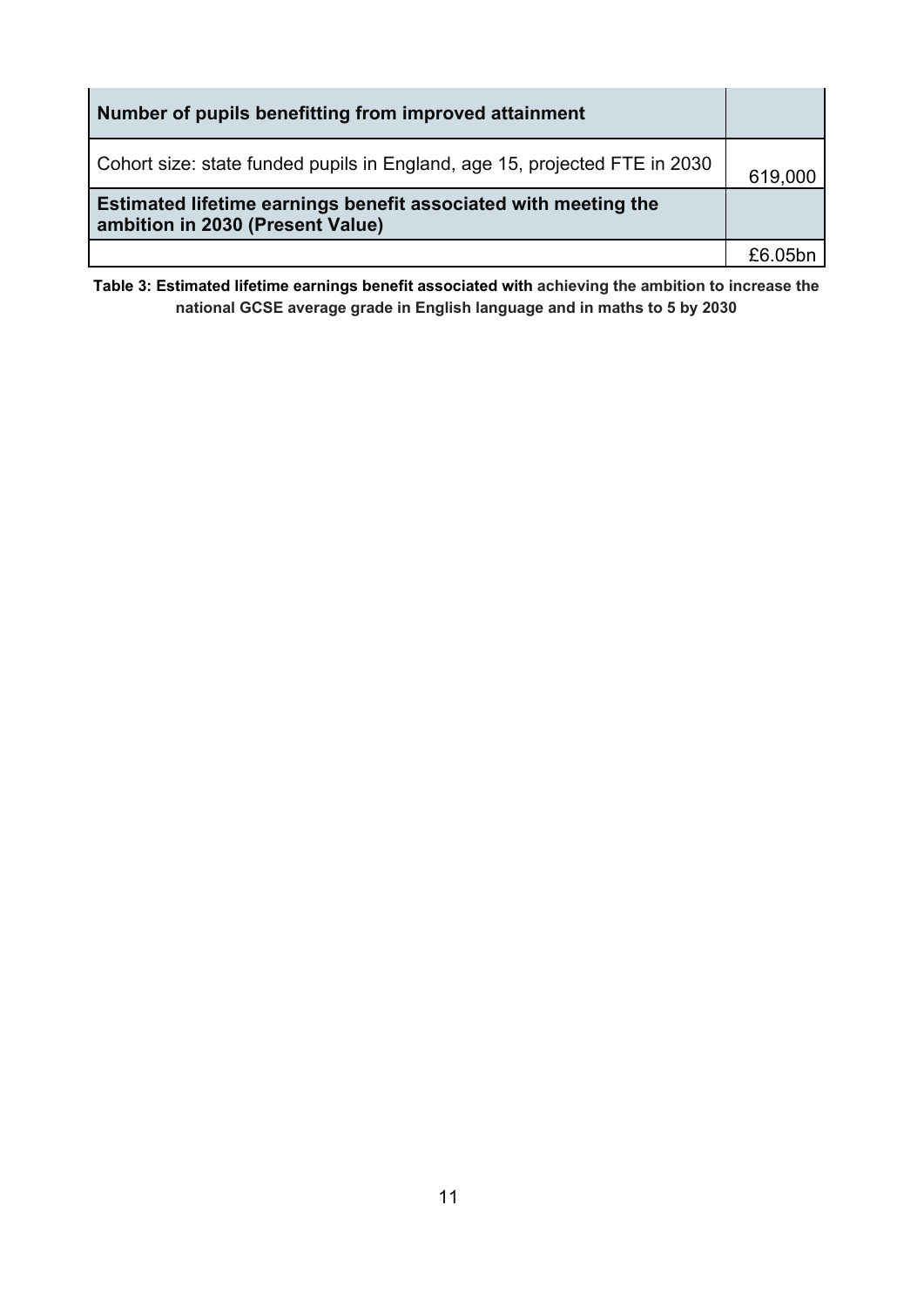# <span id="page-11-0"></span>**Triangulation**

It is useful to use different sources of data and approaches, to test the reliability of our estimates above. In this section we use alternate data to derive another estimate of the associated earnings returns of meeting the Levelling Up ambition at KS2, before turning to a macroeconomic approach in the next section.

Crawford and Cribb (2013) explore the association between reading and maths test scores at age 10, and earnings in later life. One advantage over Hodge et al. (2021a) is they observe the relationship between performance at age 10 and later earnings, so we do not need to make any additional 'bridging' assumptions on the association between attainment at KS2 and KS4.

Test scores at age 10 are also, arguably, less open to the criticism of signalling effects, when compared to a GCSE-based model. Employers and educational institutions do not generally screen candidates based on primary school tests, whereas many do consider their GCSE results, for example, as minimum entry requirements. We do not consider signalling to be a major concern with our preferred approach, for the reasons outlined in Hodge et al. (2021b). It is nevertheless useful to use Crawford and Cribb's estimates as a sense check, for any biases that our use of a GCSE-based model above might introduce.

There are drawbacks in using the Crawford and Cribb estimates, justifying our preference for the GCSE-based model, even in estimating the benefits associated with improved KS2 performance. First, Crawford and Cribb's research is based on tests taken in 1980, which are not directly comparable with contemporary KS2 tests. [19](#page-11-1) Second, their report does not simulate earnings effects over a lifetime, instead modelling earnings at ages 30, 34 and 38. Third, their estimates are based on a smaller sample from one birth cohort, when compared to Hodge et al. which utilises large administrative data.

Other things being equal, a one standard deviation increase in reading and maths scores at age 10 was found to be associated with earning 4.4% and 10.5% more per week, by age 30. The returns were similar at ages 34 (4.8% and 10.8%) and 38 (4.8% and 10.2%).[20](#page-11-2)

The estimates in this model specification are additive and so we can roughly assume a 15% increase in earnings, associated with a one standard deviation improvement in both reading and maths.<sup>[21](#page-11-3)</sup> Recall that our scenario implied one in four pupils would require a

<span id="page-11-1"></span><sup>&</sup>lt;sup>19</sup> They are based on scores from the Edinburgh Reading Test and Friendly Maths Test respectively.

<span id="page-11-2"></span> $20$  Machin and McNally (2008) used the same data from the British Cohort Study to investigate the relationship between reading at age 10 and weekly earnings at age 30. Crawford and Cribb's analysis is preferable, in our context, as they extended the analysis to estimate returns to maths, and at ages 34 and 38.

<span id="page-11-3"></span><sup>&</sup>lt;sup>21</sup> Crawford and Cribb (2013) report several model specifications. These results refer to a specification in includes both maths and reading scores at the same time. This specification does not control for the effect of later qualifications (also included in the report) and so includes benefits that are mediated through later educational pathways.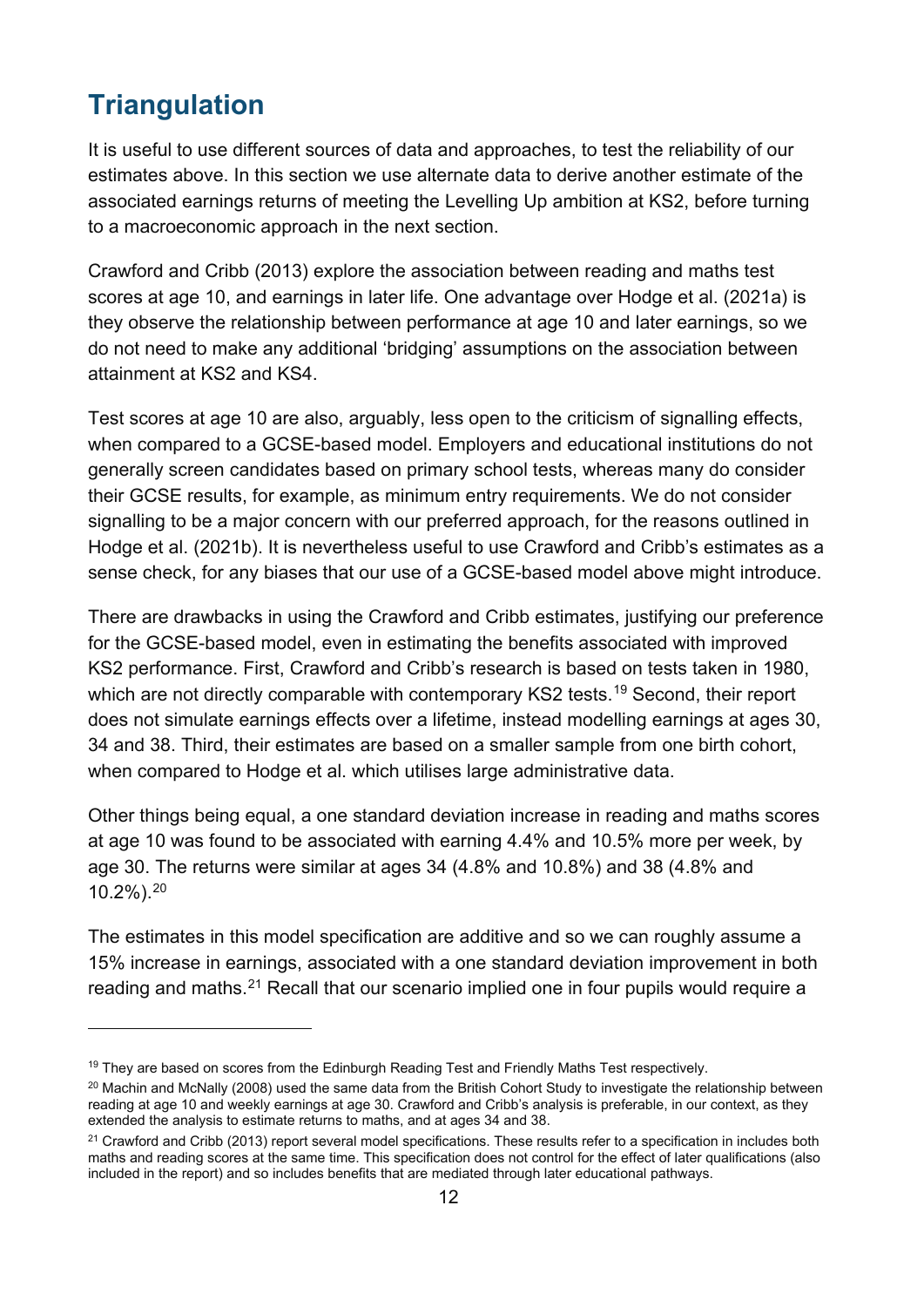0.87 effect size improvement in KS2 attainment to achieve the ambition. Assuming wage returns remain constant through the life course, this suggests lifetime earnings returns of 13% for affected pupils.

The Levelling Up White Paper notes that, on average, individuals in 2020 are estimated to earn around £500,000 over a lifetime (DLUHC, 2022. p.59). We might therefore expect a £65,000 increase in earnings per affected pupil. For a cohort of pupils in 2030, the total benefits would be £9.6bn.

This estimate sits within the range estimated using our preferred modelling approach above, which implied benefits of £5.5bn - £10.5bn. As a basic sensitivity check, this provides some assurance that our preferred estimates are not biased by our specific choice of data and methods.

| Percentage change in earnings:                                                                                                      |          |
|-------------------------------------------------------------------------------------------------------------------------------------|----------|
| The percentage change in earnings associated with a 1 standard deviation<br>improvement in age 10 scores (Crawford and Cribb, 2013) | 15%      |
| Improvement in KS2 attainment (in standard deviations):                                                                             |          |
| The average standard deviation distance from the expected standard, for<br>pupils below the standard in 2019                        | 0.87     |
| Percentage change in earnings                                                                                                       |          |
| The percentage change in earnings associated with a 0.87 standard<br>deviation improvement in age 10 scores                         | 13%      |
| Lifetime earnings                                                                                                                   |          |
| Average total lifetime earnings (DLUHC, 2022. p.59)                                                                                 | £500,000 |
| Lifetime earnings return per pupil                                                                                                  |          |
| Assuming lifetime returns of 13%                                                                                                    | £65,000  |
| Number of pupils benefitting from improved attainment                                                                               |          |
| Total cohort size: state funded pupils in England, age 10, projected FTE in<br>2030                                                 | 586,000  |
| 25% pupils moving from below to above the expected standard (90%)<br>minus $65\%$ )                                                 | 146,500  |
| Estimated lifetime earnings benefit associated with meeting the<br>ambition in 2030 (Present Value)                                 |          |
|                                                                                                                                     | £9.6bn   |

**Table 4: Estimated lifetime earnings benefit associated with the Levelling Up ambition using an alternative approach**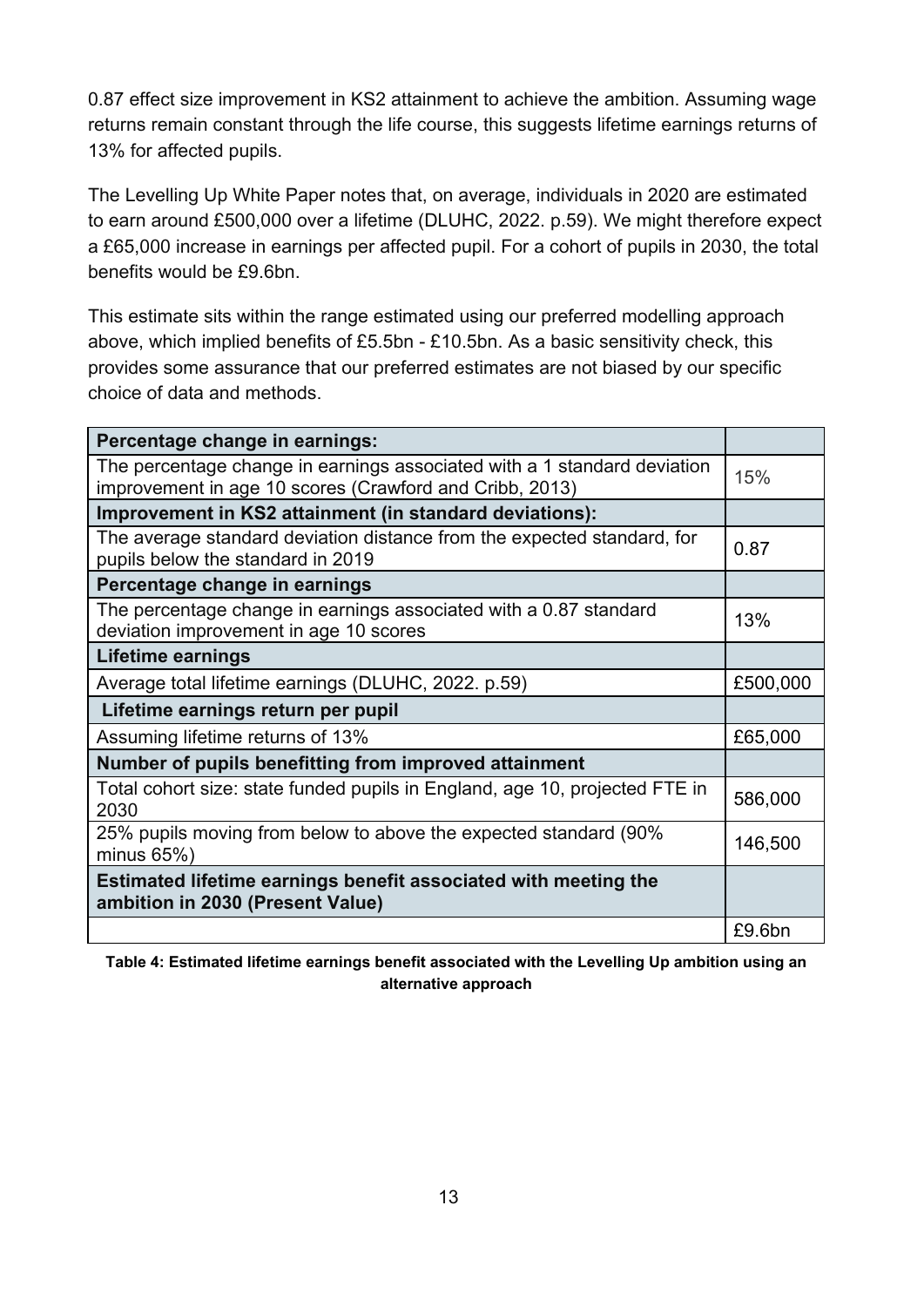# <span id="page-13-0"></span>**Macroeconomic benefits**

In contrast to our microeconomic approach above, macroeconomic estimates give much larger estimates of the economic benefits across the whole economy. Hanushek and Woessmann advanced the argument that long-run growth is overwhelmingly caused by "knowledge capital".[22](#page-13-1) Their growth regressions have been prominent in education policy for many years, particularly within the European Union and the OECD. These estimates explore cross-country variation in growth, education, and other factors at national level. The consequences of higher cognitive skills reportedly represent multiples of GDP (Hanushek and Woessmann, 2015).

DfE commissioned the Institute for Fiscal Studies to consider how we might best reconcile microeconomic and macroeconomic approaches, when estimating economic benefits in policy appraisal. Overall, they concluded that:

*"…the macroeconomic approach in theory offers the potential to estimate the total benefits of education – via both private and social returns. However, in practice, current data limitations mean that this approach may not produce an estimate of the true causal effect of education on economic growth; instead this approach is likely to produce an upper bound."* (Crawford and Cattan, 2013)

Micro models can explore detailed changes in measurable attainment, controlling for more individual-level characteristics. They can take advantage of longitudinal data to control for time invariant unobserved factors, such as school attended and region of residence. Such controls are important in the context of our scenario, where we wish to isolate, as best we can, the causal effect of improving standards in primary school.

Despite the current lack of a robust identification strategy in macro approaches, they retain the intuitive appeal in capturing wider social benefits, especially for scenarios that would see large scale changes in the workforce's stock of human capital.

The closest precedent in the literature, for the ambitions we consider in this report, is provided by Hanushek and Woessmann (2020a). They consider the macroeconomic benefits of achieving "universal basic skills". Their scenario explores the benefits of compensatory policies that successfully target improvements at the bottom of the achievement distribution. They define 'low achievers' as those who scored below proficiency level 2 on the PISA tests at age 15.

The scenario assumed all children would achieve at least these baseline skills by 2035. It assumes that some students, starting just above the level 2 boundary, receive half of the impact that those starting below level 2 received. This accounts for spillovers, which we

<span id="page-13-1"></span><sup>22</sup> See Hanushek and Woessmann (2015).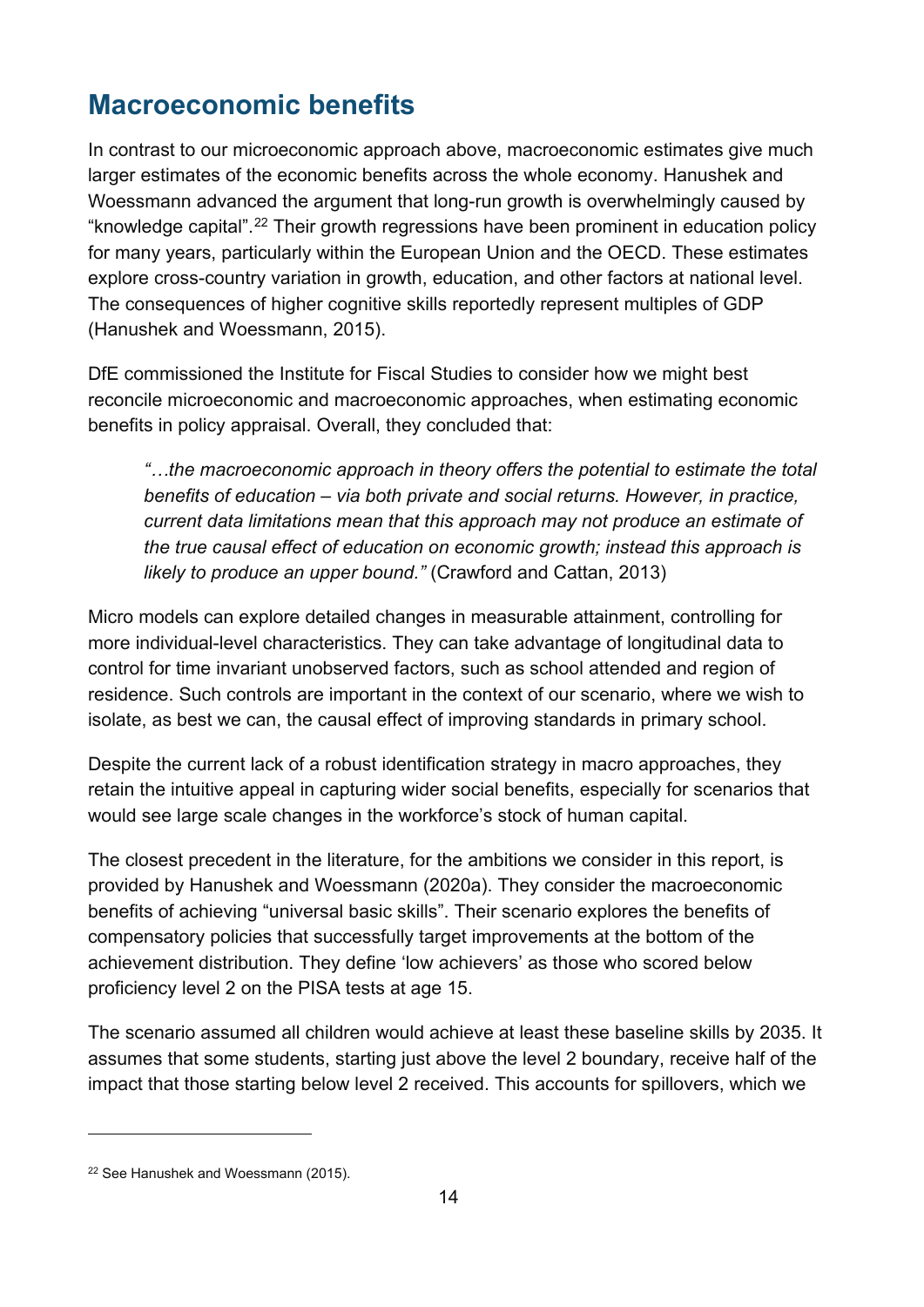do not consider in our microeconomic estimates above, largely because it would involve making arbitrary assumptions. It also assumes that improvements in skills occur linearly over 15 years and so benefits accrue for cohorts between 2020 and 2035. Benefits are then estimated over the next 80 years. Increasing skills of the labour force are modelled by assuming cohorts of new, better-trained people enter the labour market, replacing individuals who retire.[23](#page-14-0)

Hanushek and Woessmann (2020a) estimate that the UK would require a 12.9 PISA point improvement in meet achieve this level of universal basic skills. It would add €4.8 trillion in present value to UK GDP, over the status quo. That was equivalent to 169% of current GDP, at the time of estimation in early 2020. It represents an increase in the longrun growth rate of 0.26%.

There are several differences between these estimates and those that we derive using a micro model: the required level of achievement is different; the estimates are based on the UK rather than England; and the benefits are cumulative rather than for a single cohort. From the information in Hanushek and Woessmann (2020a) it is not possible to extract a unit benefit (per pupil) from which to make more direct comparisons.

Further, to model macro impacts accurately, we would need to go beyond the simplifying assumptions made by Hanushek and Woessmann. For example, the model does not capture how a sizable expansion in the supply of basic skills might affect the price of these skills in the labour market. Several general equilibrium effects of this type are likely to be important.

We can, however, conclude that the macroeconomic growth benefits associated with meeting the ambition would be multiple times higher than those implied by our microeconomic models of earnings.

To give a rough comparison, we compare two micro and macro estimates of the returns to education. Both relate to overall levels of lost learning during the pandemic, in the United States. Hanushek and Woessmann's (2020b) macro estimate suggests an impact of US\$14.2tn associated with a third of a year of lost learning. Psacharopoulos et al. (2021) provide a micro estimate of US\$2.5tn for 4 months of lost learning. Indicatively this suggests using a multiplier of  $5.7<sup>24</sup>$ , when considering a conversion from micro to macro estimates of the economic returns to education.

Illustratively, if we apply this multiplier to our £5.5bn to £10.5bn estimates of the microeconomic earnings returns then the macroeconomic growth benefits of achieving

<span id="page-14-0"></span> $23$  The analysis assumes that each worker remains in the labour force for 40 years, implying that the labour force will not be made up of fully skilled workers until 55 years have passed - 15 years of reform and 40 years of replacing lessskilled workers as they retire).

<span id="page-14-1"></span><sup>24</sup> \$14.2bn/\$2.5bn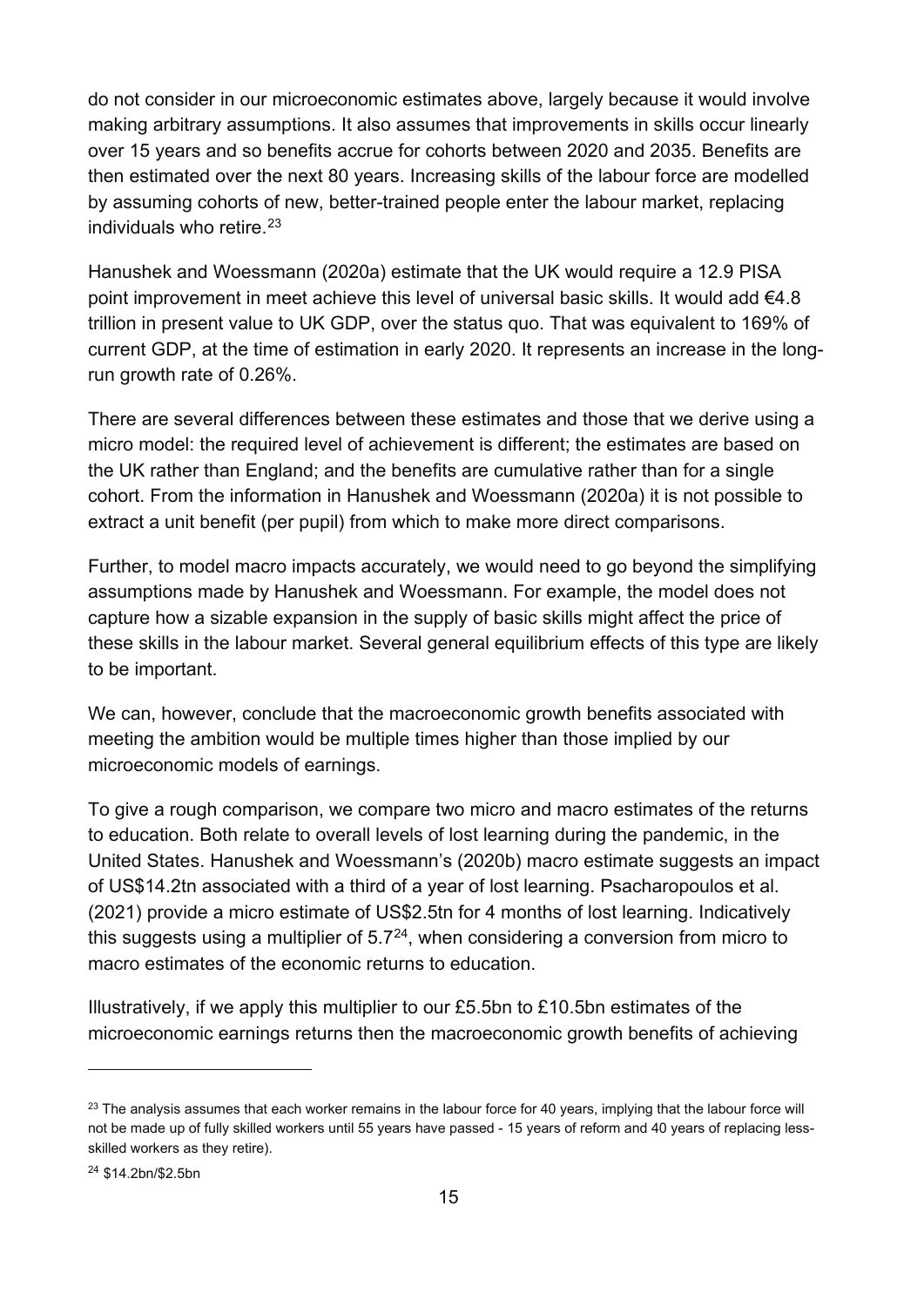the KS2 ambition would be £31.1bn to £59.6bn, for the cohort of pupils in 2030. Similarly, applying the multiplier to the £6.05bn earnings return, associated with a 0.5 grade improvement in GCSE maths and English language, suggests a whole economy benefit of £34.5bn. There are, of course, many issues with the validity of this conversion, as the two studies above are not directly comparable.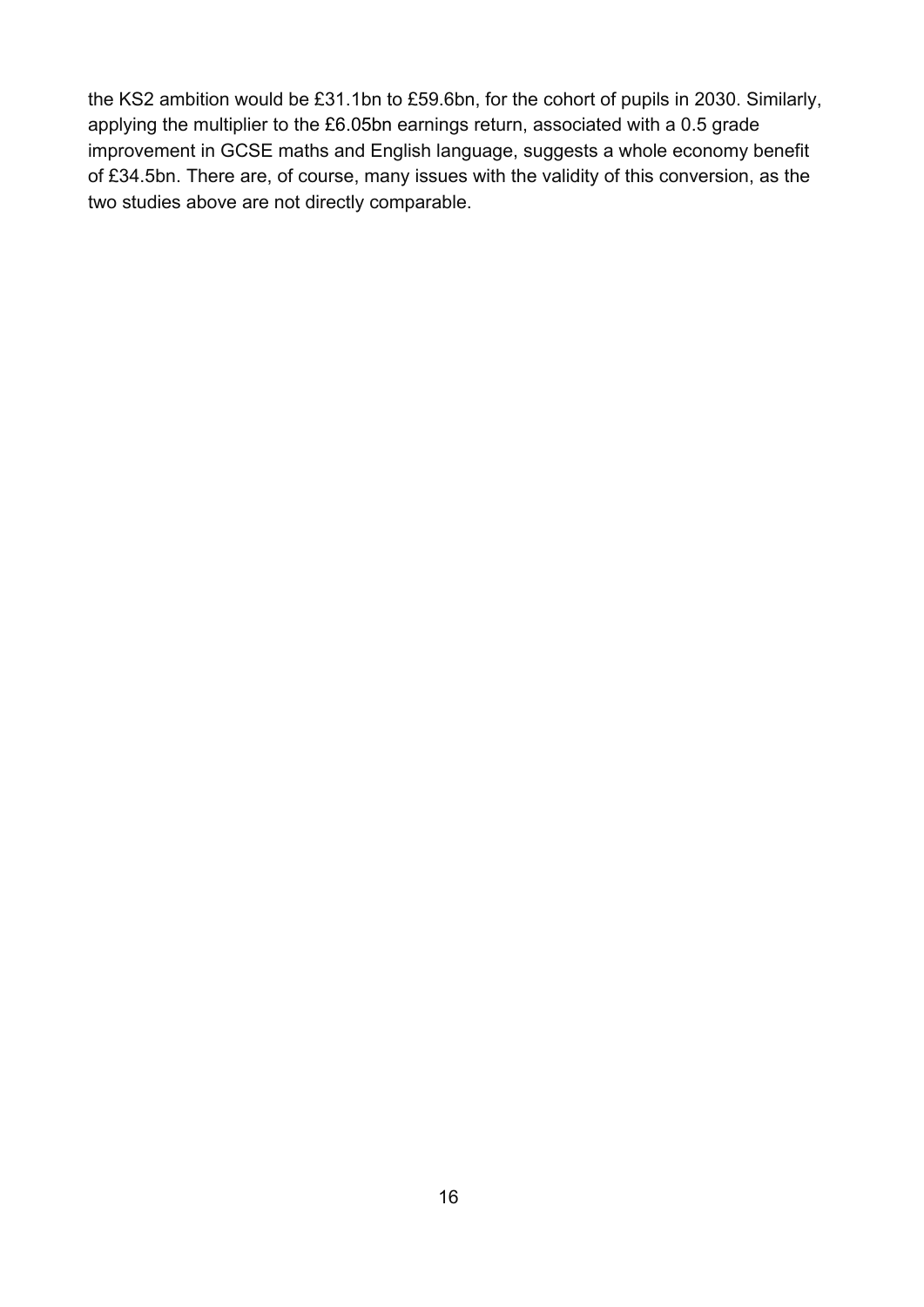# <span id="page-16-0"></span>**Wellbeing and sub-national effects**

The overarching mission in the Levelling Up White Paper is to improve wellbeing:

*"Taken together, these [twelve] missions will help achieve the overarching ambition to improve well-being in every area of the UK, with the gap between top performing and other areas closing (Mission Eight)"* (DLUHC, 2022. Executive Summary, p.12)

It is important to consider how the educational ambitions described above might a) contribute to Mission Eight on wellbeing, and b) affect social welfare in areas with poorer educational performance.

Income generally improves subjective wellbeing at a decreasing rate (Layard et al., 2008). That is, the value of an extra pound is worth more to people on lower incomes than to those on higher incomes (HM Treasury, 2020). The economic benefits in our analysis are 'unweighted', meaning that we implicitly assume that a pound in additional earnings has the same value for all pupils, no matter their socio-economic background or where they live.

Welfare weighting would have a significant effect on our estimates above, in which we adjust the value of additional income to account for its effect on personal wellbeing. The DfE's *Schools Policy Appraisal Handbook* (Hodge et al., 2021b) gives an illustrative example of welfare weighting, applied to pupil's lifetime earnings. Tentatively, they propose a mean average welfare weight for Free School Meal (FSM) eligible pupils of between 1.53 and 1.71. This would more than offset the 9% lower earnings return reported for those who are eligible for FSM, associated with marginal improvements in GCSE grades (Hodge et al., 2021a).

Weighting would need to be undertaken carefully. It is perhaps less important to weight the total income effects at the national level, but the implications would be important to consider at pupil subgroup or area level.

The HM Treasury's (2021) *Wellbeing Guidance for Appraisal* highlights several other factors that could be considered, in a more detailed analysis of these wellbeing effects. For example, wellbeing research suggests that individuals' relative position can matter more than their absolute position.<sup>[25](#page-16-1)</sup> An increase in someone else's income can reduce the sense of wellbeing of a person whose income does not rise (Clark et al., 2018). As such, we would ideally consider how income comparisons affect life satisfaction, before and after the ambition is met.

<span id="page-16-1"></span><sup>&</sup>lt;sup>25</sup> See Di Tella, Haisken-De New and MacCulloch (2010), Clark and Oswald (1996) and Easterlin (1974)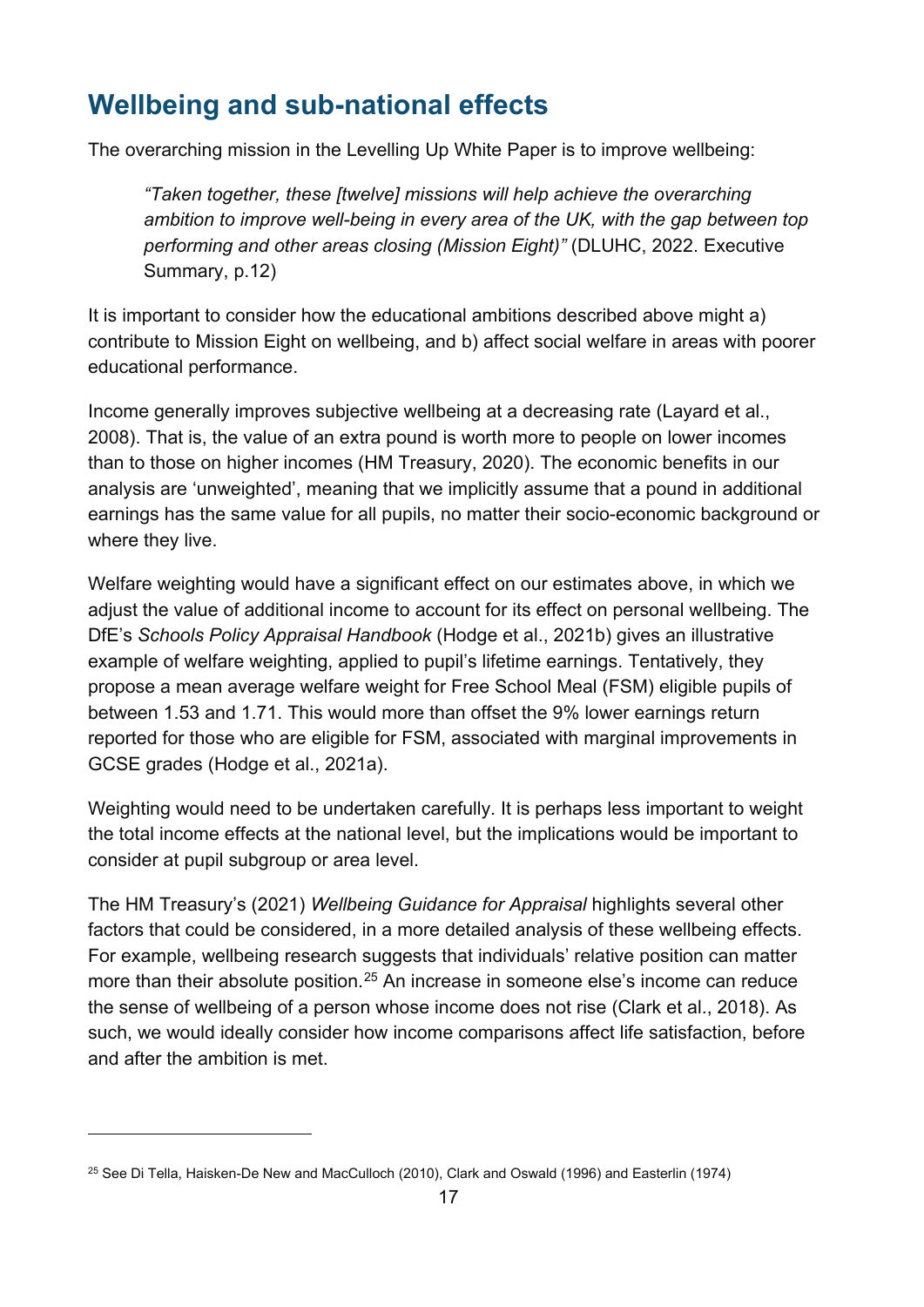Further, by focussing on changes in income, we are liable to miss some of the main effects associated with the ambition to raise basic literacy and numeracy skills. These skills could plausibly reduce the risk of:

- being on very low income, sufficient to meet basic needs;
- spells of unemployment; and
- poor job quality.

These effects are known to be important influences on life satisfaction, as people generally do not adapt to such negative outcomes.[26](#page-17-0)

We cannot do full justice to these wellbeing effects through our blanket analysis of total changes in income and GDP, but they are important at a sub-national level. Overall, we might reasonably expect that the wellbeing benefits associated with achieving the ambition will be larger, in areas of the country with lower earnings and higher levels of disadvantage.

<span id="page-17-0"></span><sup>&</sup>lt;sup>26</sup> See for example Clark et al. (2018) and De Neve and Ward (2017).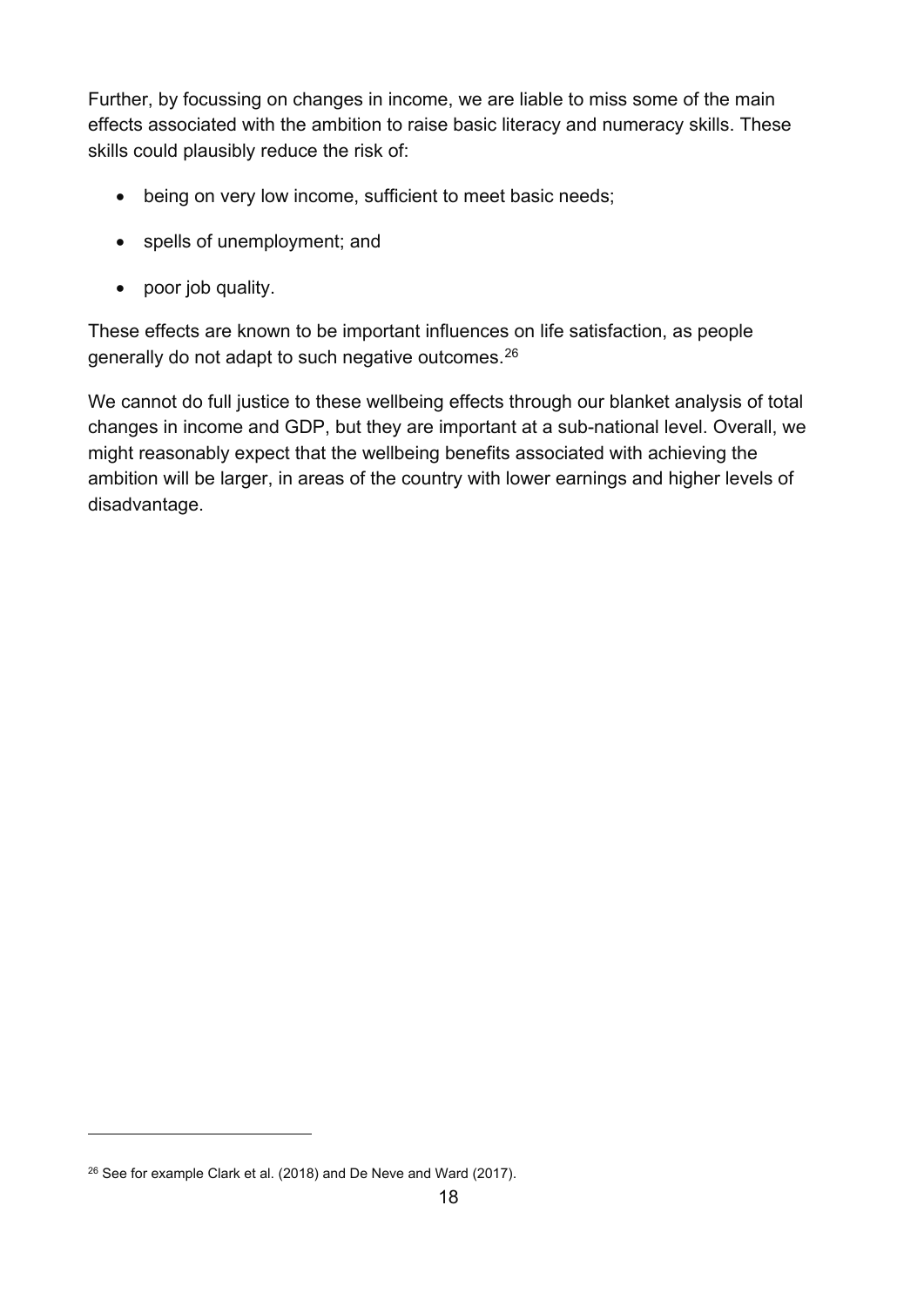## <span id="page-18-0"></span>**References**

Benton, T. and Sutch, T. (2014) *Analysis of use of Key Stage 2 data in GCSE predictions*. Ofqual/14/5471. Coventry: Ofqual.

Clark, A. and Oswald, A. (1996) 'Satisfaction and comparison income', *Journal of Public Economics,* 61(3), pp. 359-381.

Clark, A., Layard, R., Flèche, S., Ward, G. and Powdthavee, N. (2018) *The origins of happiness: The science of wellbeing over the life course*. Princeton, NJ: Princeton University Press.

Crawford, C. and Cattan, S. (2013) *Assessing the economic benefits of education: Reconciling microeconomic and macroeconomic approaches*. CAYT Report No.4. Centre for Analysis of Youth Transitions.

Crawford, C. and Cribb, J. (2013) *Reading and maths skills at age 10 and earnings in later life: a brief analysis using the British Cohort Study*. CAYT Report No.3. Centre for Analysis of Youth Transitions.

De Neve, J-E., and Ward, G. (2017) 'Happiness at work', in Helliwell, J.F., Layard, R., and Sachs, J. (eds), *World Happiness Report.* New York, NY: Sustainable Development Solutions Network.

Department for Education (2022) *Opportunity for all: strong schools with great teachers for your child.* H.M. Government.

Department for Levelling Up Housing and Communities (2022) *Levelling Up the United Kingdom*. CP 604. H.M. Government.

Di Tella, R., Haisken-De New, J. and MacCulloch, R. (2010) 'Happiness adaptation to income and to status in an individual panel', *Journal of Economic Behavior & Organization*, 76(3), pp. 834-852.

Easterlin, R. (1974) 'Does Economic Growth Improve the Human Lot? Some Empirical Evidence', in David, P. and Reder, M. (eds), *Nations and Households in Economic Growth*. New York, NY: Academic Press.

Education Endowment Foundation (2021) *Teaching and learning / Early Years Toolkit Guide*.

Hanushek, E. and Woessmann, L. (2015) *The Knowledge Capital of Nations: Education and the Economics of Growth*. Cambridge, MA: MIT Press.

Hanushek, E. and Woessmann, L. (2020a) 'A quantitative look at the economic impact of the European Union's educational goals', *Education Economics*, 28(3), pp. 225-244.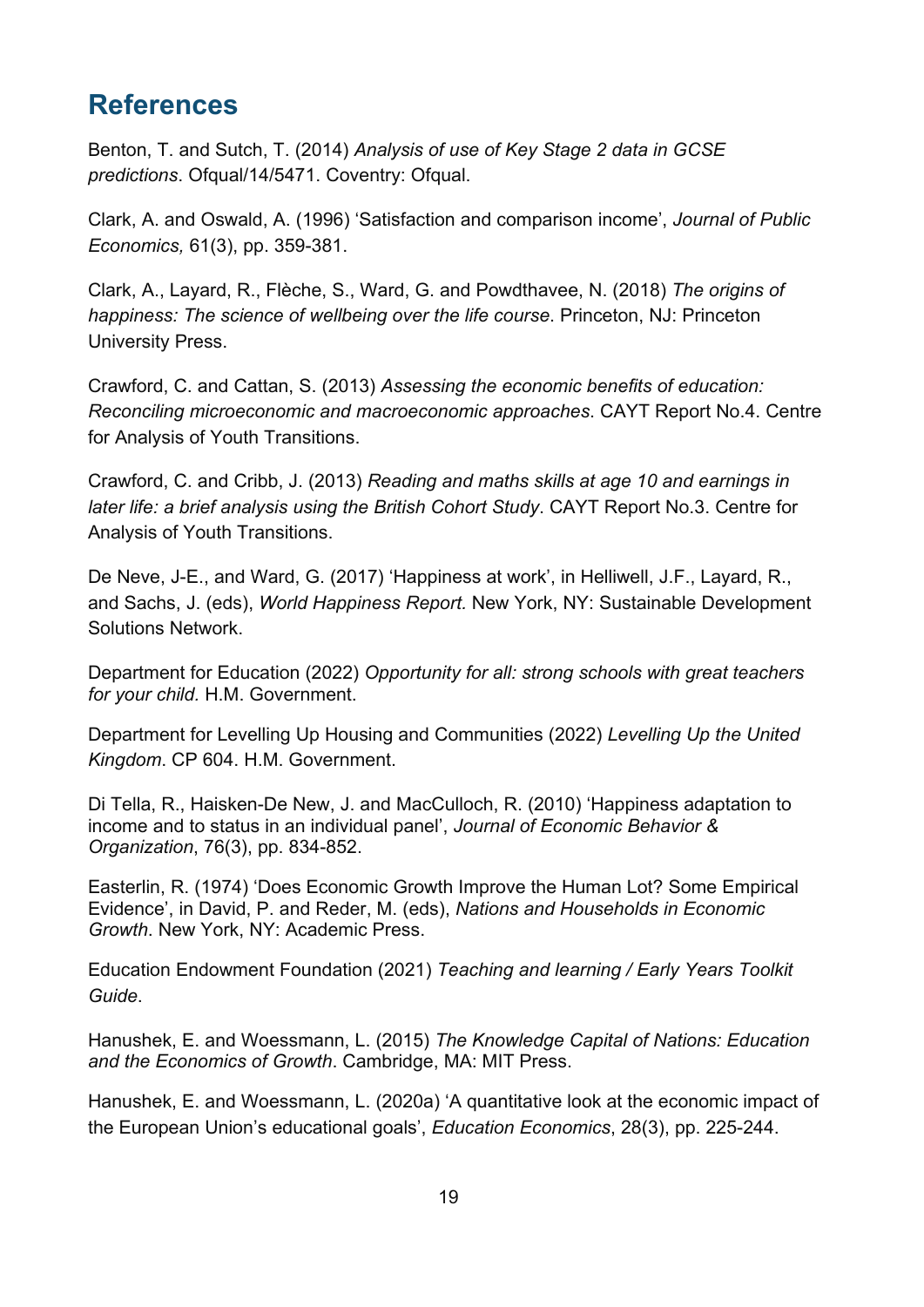Hanushek, E. and Woessmann, L. (2020b) *The economic impacts of learning losses.* OECD Education Working Papers, No. 225. OECD Publishing, Paris.

HM Treasury (2020) *The Green Book: Central government guidance on appraisal and evaluation*.

HM Treasury and Social Impact Taskforce (2021) *Wellbeing Guidance for Appraisal: Supplementary Green Book Guidance*.

Hodge, L., Little, A. and Weldon, M. (2021a) *GCSE Attainment and Lifetime Earnings*. Research Report. Department for Education.

Hodge, L., Little, A. and Weldon, M. (2021b) *Schools Policy Appraisal Handbook*. Research Report. Department for Education.

Layard, R., Nickell, S. and Mayraz, G. (2008) 'The marginal utility of income', *Journal of Public Economics*, 92, pp. 1846-1857.

Machin, S. and McNally, S. (2008) 'The literacy hour'*, Journal of Public Economics*, 92, pp. 1441-1462.

Mincer, J. (1958) 'Investment in Human Capital and Personal Income Distribution', *Journal of Political Economy*, 66(4), pp. 281-302.

Psacharopoulos, G., Collis, V., Patrinos, H.A. and Vegas, E. (2021) 'The COVID-19 Cost of School Closures in Earnings and Income across the World', *Comparative Education Review*, 65(2), pp. 271-287.